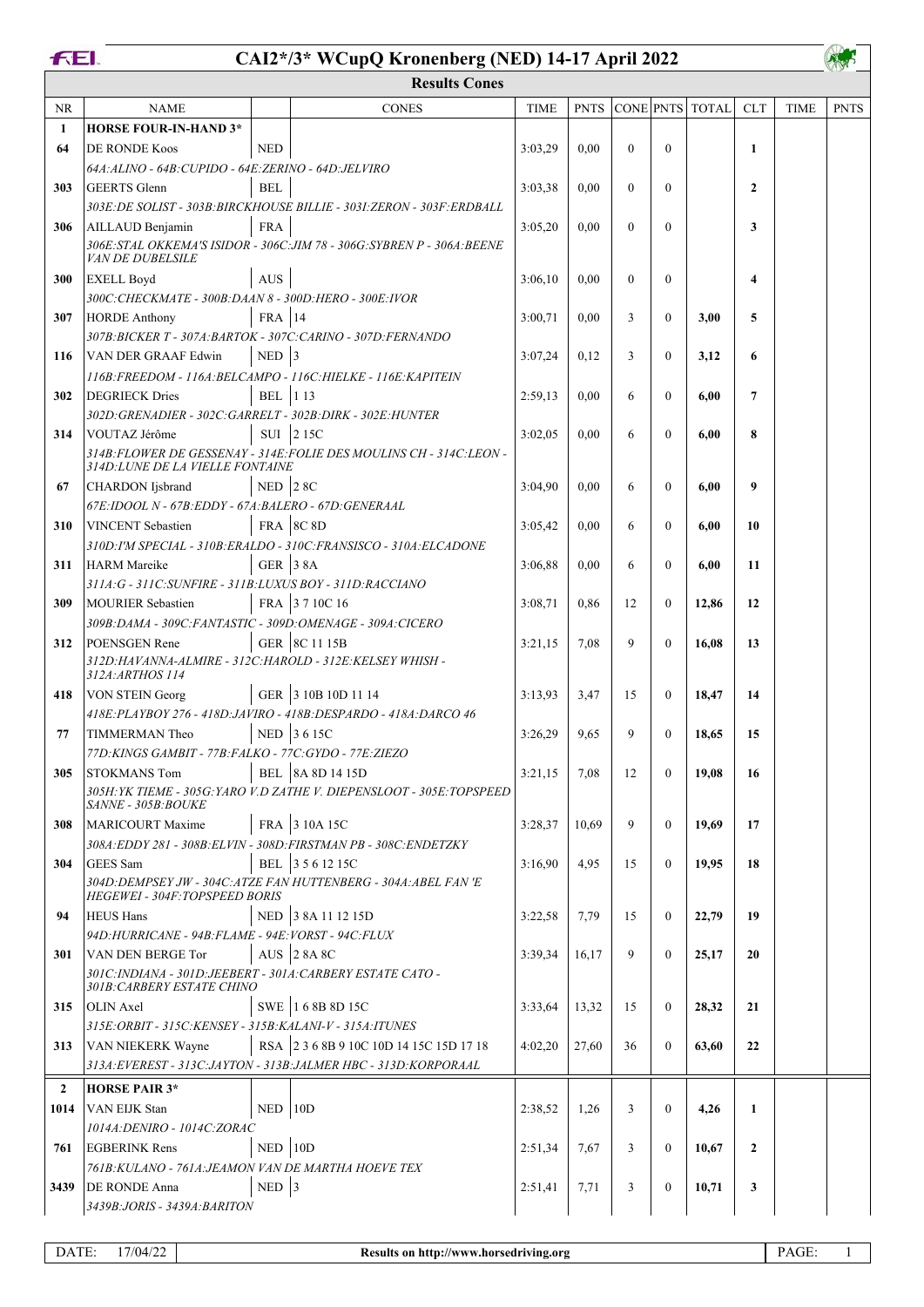## **FEI.**

# **CAI2\*/3\* WCupQ Kronenberg (NED) 14-17 April 2022**

|              | <b>Results Cones</b>                                  |                             |                                        |             |             |                  |                  |              |                         |             |                |  |  |
|--------------|-------------------------------------------------------|-----------------------------|----------------------------------------|-------------|-------------|------------------|------------------|--------------|-------------------------|-------------|----------------|--|--|
| <b>NR</b>    | <b>NAME</b>                                           |                             | <b>CONES</b>                           | <b>TIME</b> | <b>PNTS</b> | <b>CONE PNTS</b> |                  | <b>TOTAL</b> | <b>CLT</b>              | <b>TIME</b> | <b>PNTS</b>    |  |  |
| 317          | <b>HEYLEN Wim</b>                                     | BEL $ 3$                    |                                        | 2:51,90     | 7,95        | 3                | $\mathbf{0}$     | 10,95        | $\overline{\mathbf{4}}$ |             |                |  |  |
|              | 317A: ELMO B - 317B: GARVIN VAN PAPINGLO              |                             |                                        |             |             |                  |                  |              |                         |             |                |  |  |
| 322          | DUTILLOY Francois                                     | FRA 25                      |                                        | 2:50,09     | 7,05        | 6                | $\boldsymbol{0}$ | 13,05        | 5                       |             |                |  |  |
|              | 322C:JACKPOT - 322B:EDDA 80                           |                             |                                        |             |             |                  |                  |              |                         |             |                |  |  |
| 332          | <b>OTTOSSON</b> Eva                                   |                             | SWE 38C 13 14                          | 2:40,66     | 2,33        | 12               | $\mathbf{0}$     | 14,33        | 6                       |             |                |  |  |
|              | 332B:AVON - 332A:ADRIAN                               |                             |                                        |             |             |                  |                  |              |                         |             |                |  |  |
| 320          | VAN PRAET Nico                                        |                             | BEL 8C 10B 12                          | 2:48,28     | 6,14        | 9                | $\boldsymbol{0}$ | 15,14        | 7                       |             |                |  |  |
|              | 320A: JARDO - 320B: JOB                               |                             |                                        |             |             |                  |                  |              |                         |             |                |  |  |
| 456          | <b>DIJKHOF</b> Geert                                  |                             | NED $\vert$ 6 10D 12                   | 2:50,79     | 7,40        | 9                | $\boldsymbol{0}$ | 16,40        | 8                       |             |                |  |  |
|              | 456A: BAHREIN - 456D: GOIRGIO                         |                             |                                        |             |             |                  |                  |              |                         |             |                |  |  |
| 842          | <b>BOOM</b> Ewoud                                     |                             | NED 8C 16 17                           | 2:52,35     | 8,18        | 9                | $\mathbf{0}$     | 17,18        | 9                       |             |                |  |  |
|              | 842B: IOWA - 842A: ILONA VAN HET RODELAND             |                             |                                        |             |             |                  |                  |              |                         |             |                |  |  |
| 328          | MARX Lancelot                                         |                             | SUI 16 17                              | 3:01,21     | 12,61       | 6                | $\mathbf{0}$     | 18,61        | 10                      |             |                |  |  |
|              | 328A: GETSEMINEE V.D. DUINEN - 328B: ILONIST          |                             |                                        |             |             |                  |                  |              |                         |             |                |  |  |
| 1689         | <b>ZAAYER</b> Annegreet                               | NED 3 19                    |                                        | 3:07,42     | 15,71       | 6                | $\mathbf{0}$     | 21,71        | 11                      |             |                |  |  |
|              | 1689B: KINGSTON - 1689A: KERONA VS                    |                             |                                        |             |             |                  |                  |              |                         |             |                |  |  |
| 330          | AHLBERG Camilla                                       |                             | SWE 3 12 19                            | 3:01,85     | 12,93       | 9                | $\mathbf{0}$     | 21,93        | 12                      |             |                |  |  |
|              | 330B:ECCO - 330A:DIXIE                                |                             |                                        |             |             |                  |                  |              |                         |             |                |  |  |
| 1820         | <b>LOMMERS Rob</b>                                    |                             | NED 10B 19                             | 3:09,04     | 16,52       | 6                | $\boldsymbol{0}$ | 22,52        | 13                      |             |                |  |  |
|              | 1820B: EXTION - 1820C: FILLIP SPUDALSHOEJ             |                             |                                        |             |             |                  |                  |              |                         |             |                |  |  |
| 30           | VOETS Ben                                             |                             | NED 561112                             | 2:58,27     | 11,14       | 12               | $\mathbf{0}$     | 23,14        | 14                      |             |                |  |  |
|              | 30A: EXPRESSO D - 30B: HUMPHRY.K                      |                             |                                        |             |             |                  |                  |              |                         |             |                |  |  |
| 326          | PIMBBLET Nicola                                       |                             | GBR 2316                               | 3:06,22     | 15,11       | 9                | $\mathbf{0}$     | 24,11        | 15                      |             |                |  |  |
|              | 326A: BROWN BOY B - 326B: EWALD                       |                             |                                        |             |             |                  |                  |              |                         |             |                |  |  |
| 319          | OOSTERLIJNCK Ruben                                    |                             | BEL 3 10C 15B 18                       | 3:02,10     | 13,05       | 12               | $\boldsymbol{0}$ | 25,05        | 16                      |             |                |  |  |
|              | 319C: INDIGO V/D KIEKENHOEF - 319B: GUESS WHAT S.A.   |                             |                                        |             |             |                  |                  |              |                         |             |                |  |  |
| 323          | <b>GRIMONPREZ Franck</b>                              |                             | FRA 3 8A 12 13 14 15C 16               | 2:44,48     | 4,24        | 21               | $\boldsymbol{0}$ | 25,24        | 17                      |             |                |  |  |
|              | 323D:PORTOS - 323A:DA VINCI                           |                             |                                        |             |             |                  |                  |              |                         |             |                |  |  |
| 324          | GUILLEMARRE Fabien                                    |                             | FRA 3 10A                              | 3:19,54     | 21,77       | 6                | $\boldsymbol{0}$ | 27,77        | 18                      |             |                |  |  |
|              | 324A: HARVEY - 324B: IDSARD. V                        |                             |                                        |             |             |                  |                  |              |                         |             |                |  |  |
| 331          | KROGSTAD Amanda                                       |                             | SWE 5 10D 12 15B 17 19                 | 2:57,83     | 10,92       | 18               | $\mathbf{0}$     | 28,92        | 19                      |             |                |  |  |
|              | 331A: MELLE H - 331B: NERO                            |                             |                                        |             |             |                  |                  |              |                         |             |                |  |  |
| 316          | VON BUCHHOLTZ Amely                                   |                             | ARG 6710D14                            | 3:10,69     | 17,35       | 12               | $\mathbf{0}$     | 29,35        | 20                      |             |                |  |  |
|              | 316B: GENTLE 3 - 316C: JANTIJN V                      |                             |                                        |             |             |                  |                  |              |                         |             |                |  |  |
| 321          | NIELSEN Hans-Henrik                                   |                             | DEN 5 6 8D 10B 10D 11 12               | 2:53,19     | 8,60        | 21               | $\boldsymbol{0}$ | 29,60        | 21                      |             |                |  |  |
|              | 321E: STRANDVEJEN'S LAMBADA - 321B: FEUERBALL MAJLUND |                             |                                        |             |             |                  |                  |              |                         |             |                |  |  |
| 318          | NIJS Nathan                                           |                             | BEL 10B 12 15B 15C 16                  | 3:16,87     | 20,44       | 15               | $\boldsymbol{0}$ | 35,44        | 22                      |             |                |  |  |
|              | 318A: HERNANDEZ DE BAIAN - 318C: MARIO                |                             |                                        |             |             |                  |                  |              |                         |             |                |  |  |
| 325          | PILLING Owen                                          |                             | GBR 3 8C 8D 10A 10C 14 15D 16 19       | 3:08,94     | 16,47       | 27               | $\boldsymbol{0}$ | 43,47        | 23                      |             |                |  |  |
|              | 325A: FERRY BEAUTY - 325C: LUCKY-ARIE                 |                             |                                        |             |             |                  |                  |              |                         |             |                |  |  |
| 329          | REIFER-SAX Marie Louise                               |                             | SUI 6 10C 10D 15A 15B 16 19            | 3:24,71     | 24,36       | 21               | $\mathbf{0}$     | 45,36        | 24                      |             |                |  |  |
|              | 329B: MIS - 329C: MIS BONITA                          |                             |                                        |             |             |                  |                  |              |                         |             |                |  |  |
| 327          | <b>THEISEN Marc</b>                                   |                             | LUX 578C 1214                          | 4:12,66     | 48,33       | 15               | $\mathbf{0}$     | 63,33        | 25                      |             |                |  |  |
|              | 327B: CAYETANO P - 327A: BARETTA                      |                             |                                        |             |             |                  |                  |              |                         |             |                |  |  |
| $\mathbf{3}$ | <b>HORSE SINGLE 3*</b>                                |                             |                                        |             |             |                  |                  |              |                         |             |                |  |  |
| 1125         | <b>PESTMAN Rudolf</b>                                 | $\ensuremath{\mathsf{NED}}$ |                                        | 2:25,27     | 0,00        | $\overline{0}$   | $\mathbf{0}$     |              | $\mathbf{1}$            |             |                |  |  |
|              | 1125A: FAIR PLAY D                                    |                             |                                        |             |             |                  |                  |              |                         |             |                |  |  |
| 344          | MORICHON Edouard                                      | <b>FRA</b>                  |                                        | 2:33,18     | 0,00        | $\overline{0}$   | $\mathbf{0}$     |              | $\overline{2}$          |             |                |  |  |
|              | 344A: CWMMEUDWY TALIESIN                              |                             |                                        |             |             |                  |                  |              |                         |             |                |  |  |
| 338          | JÄRVINEN Talvikki                                     | ${\rm FIN}$                 |                                        | 2:33,48     | 0,00        | $\mathbf{0}$     | $\mathbf{0}$     |              | 3                       |             |                |  |  |
|              | 338A: DANSER T                                        |                             |                                        |             |             |                  |                  |              |                         |             |                |  |  |
| 351          | UNZEITIG Anne                                         | <b>GER</b>                  |                                        | 2:34,12     | 0,00        | $\Omega$         | $\boldsymbol{0}$ |              | 4                       |             |                |  |  |
|              | 351A: CHARMEUR 434                                    |                             |                                        |             |             |                  |                  |              |                         |             |                |  |  |
| 337          | NIELSEN Mie Mosegaard                                 | DEN                         |                                        | 2:35,38     | 0,00        | $\mathbf{0}$     | $\boldsymbol{0}$ |              | 5                       |             |                |  |  |
|              | 337A: EMMA                                            |                             |                                        |             |             |                  |                  |              |                         |             |                |  |  |
| 1469         | VAN DER HORST Jaap                                    | <b>NED</b>                  |                                        | 2:39,12     | 0,00        | $\overline{0}$   | $\mathbf{0}$     |              | 6                       |             |                |  |  |
|              | 1469A:ZORRO                                           |                             |                                        |             |             |                  |                  |              |                         |             |                |  |  |
| DATE:        | 17/04/22                                              |                             | Results on http://www.horsedriving.org |             |             |                  |                  |              |                         | PAGE:       | $\overline{2}$ |  |  |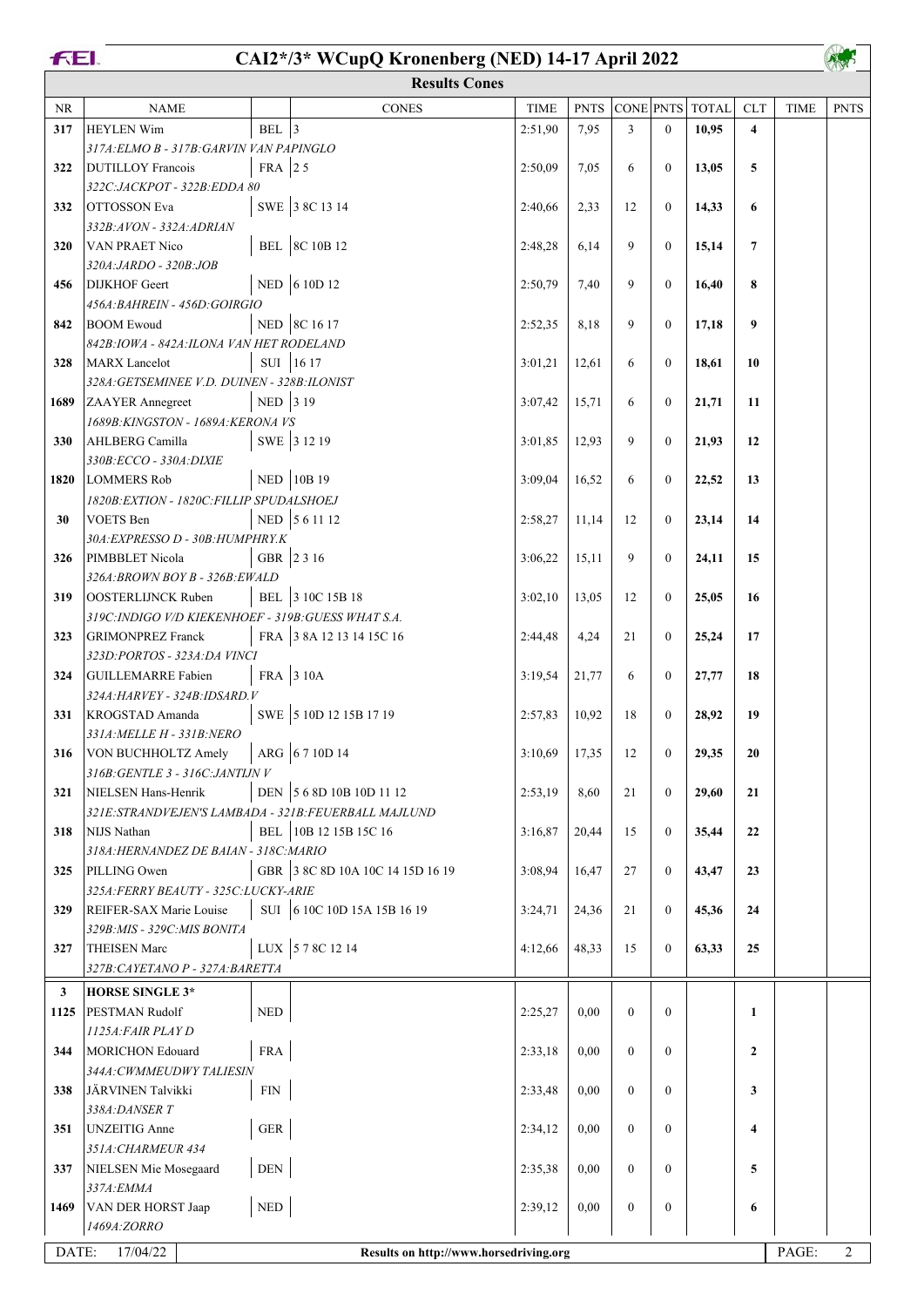#### **CAI2\*/3\* WCupQ Kronenberg (NED) 14-17 April 2022**

A

|          |                                                      |            | <b>Results Cones</b> |             |             |                |                  |                 |                |             | <b>Vin</b>  |
|----------|------------------------------------------------------|------------|----------------------|-------------|-------------|----------------|------------------|-----------------|----------------|-------------|-------------|
| $\rm NR$ | <b>NAME</b>                                          |            | <b>CONES</b>         | <b>TIME</b> | <b>PNTS</b> |                |                  | CONE PNTS TOTAL | <b>CLT</b>     | <b>TIME</b> | <b>PNTS</b> |
| 356      | <b>BARBEY</b> Michael                                | $\rm SUI$  |                      | 2:42,99     | 0.00        | $\overline{0}$ | $\mathbf{0}$     |                 | $\overline{7}$ |             |             |
|          | 356A: DINO XVIII                                     |            |                      |             |             |                |                  |                 |                |             |             |
| 1261     | VELDBOOM - BULTEN Jeann NED                          |            |                      | 2:43,36     | 0,18        | $\overline{0}$ | $\mathbf{0}$     | 0,18            | 8              |             |             |
|          | 1261A:RISK                                           |            |                      |             |             |                |                  |                 |                |             |             |
| 342      | <b>MARTIN</b> Fabrice                                | <b>FRA</b> |                      | 2:45,67     | 1,34        | $\theta$       | $\mathbf{0}$     | 1,34            | 9              |             |             |
|          | 342A: LANZARO IFCE                                   |            |                      |             |             |                |                  |                 |                |             |             |
| 341      | <b>DESCHAMPS</b> Clement                             | FRA 15C    |                      | 2:24,77     | 0,00        | 3              | $\mathbf{0}$     | 3,00            | 10             |             |             |
|          | 341A: CZAKO                                          |            |                      |             |             |                |                  |                 |                |             |             |
| 347      | <b>BRADFORD</b> Harriet                              | GBR $ 14$  |                      | 2:30,66     | 0,00        | 3              | $\mathbf{0}$     | 3,00            | 11             |             |             |
|          | 347A: CHIPPENDALES ROCK                              |            |                      |             |             |                |                  |                 |                |             |             |
| 346      | VIGNAUD Marion                                       | FRA 8D     |                      | 2:34,91     | 0,00        | 3              | $\mathbf{0}$     | 3,00            | 12             |             |             |
| 221      | 346A: FIRST QUALITY<br>VAN DER DOELEN Frank          | $NED$ 3    |                      | 2:39,86     | 0,00        | 3              | $\mathbf{0}$     | 3,00            | 13             |             |             |
|          | 221A: IVERNO                                         |            |                      |             |             |                |                  |                 |                |             |             |
| 343      | MATHIS Didier                                        | FRA 7      |                      | 2:40,63     | 0,00        | 3              | $\mathbf{0}$     | 3,00            | 14             |             |             |
|          | 343A:DARKA                                           |            |                      |             |             |                |                  |                 |                |             |             |
| 878      | DE RONDE Piet                                        | $NED$ 3    |                      | 2:42,28     | 0,00        | 3              | $\mathbf{0}$     | 3,00            | 15             |             |             |
|          | 878A:MR. BOJANGLES                                   |            |                      |             |             |                |                  |                 |                |             |             |
| 335      | <b>DE KIMPE Esther</b>                               | BEL $ 15C$ |                      | 2:42,40     | 0,00        | 3              | $\boldsymbol{0}$ | 3,00            | 16             |             |             |
|          | 335A:DARWIN                                          |            |                      |             |             |                |                  |                 |                |             |             |
| 602      | PROVOOST Christiaan                                  | $NED$ 11   |                      | 2:43,54     | 0,27        | 3              | $\mathbf{0}$     | 3,27            | 17             |             |             |
|          | 602A:DURAN-H                                         |            |                      |             |             |                |                  |                 |                |             |             |
| 357      | <b>KRISTIANSEN Linnea</b>                            | SWE 16     |                      | 2:44,44     | 0,72        | 3              | $\mathbf{0}$     | 3,72            | 18             |             |             |
|          | 357A:LADY LEXINGTON                                  |            |                      |             |             |                |                  |                 |                |             |             |
| 354      | LUND STOEN Jeanette<br>354A: PENLANGRUG BLACK KNIGHT | $NOR$ 2 8A |                      | 2:30,00     | 0,00        | 6              | $\mathbf{0}$     | 6,00            | 19             |             |             |
| 349      | <b>WILKINSON</b> Tara                                | GBR 6 11   |                      | 2:33,98     | 0,00        | 6              | $\mathbf{0}$     | 6,00            | 20             |             |             |
|          | 349A: CRUZE                                          |            |                      |             |             |                |                  |                 |                |             |             |
| 334      | CLAEYS Pieter                                        |            | <b>BEL</b> 8B 15D    | 2:41,46     | 0,00        | 6              | $\boldsymbol{0}$ | 6,00            | 21             |             |             |
|          | 334A:LEONORA BV                                      |            |                      |             |             |                |                  |                 |                |             |             |
| 1907     | HOUTERMAN Eline                                      |            | NED 11 12            | 2:45,81     | 1,41        | 6              | $\boldsymbol{0}$ | 7,41            | 22             |             |             |
|          | 1907A: FINO UNO TOLTIEN                              |            |                      |             |             |                |                  |                 |                |             |             |
| 1461     | <b>KARELSE</b> Pieter                                | $NED$ 16   |                      | 2:53,46     | 5,23        | 3              | $\boldsymbol{0}$ | 8,23            | 23             |             |             |
|          | 1461A:FLYNN                                          |            |                      |             |             |                |                  |                 |                |             |             |
| 629      | VAN DEN BOSCH Berry                                  | $NED$ 17   |                      | 2:53,93     | 5,47        | 3              | $\boldsymbol{0}$ | 8,47            | 24             |             |             |
|          | 629A:FABOLO BH                                       |            |                      |             |             |                |                  |                 |                |             |             |
| 333      | <b>BRYNAERT</b> Pieter-Jan                           |            | <b>BEL</b> 10B 11    | 2:48,63     | 2,82        | 6              | $\mathbf{0}$     | 8,82            | 25             |             |             |
| 355      | 333A: INTAN<br>MIKKELSEN Kjell Oivind                |            | NOR 11 15B 16        | 2:38,02     | 0,00        | 9              | $\overline{0}$   | 9,00            | 26             |             |             |
|          | 355A: CARTOON HEDEGAARD                              |            |                      |             |             |                |                  |                 |                |             |             |
| 352      | HENRIKSSON Maria                                     | $NOR$ 11   |                      | 2:55,01     | 6,01        | 3              | $\boldsymbol{0}$ | 9,01            | 27             |             |             |
|          | 352A:JELVIRO                                         |            |                      |             |             |                |                  |                 |                |             |             |
| 340      | <b>BRISOU</b> Anne Violaine                          |            | FRA 10D 16           | 2:49,47     | 3,24        | 6              | $\mathbf{0}$     | 9,24            | 28             |             |             |
|          | 340A:HARONICA                                        |            |                      |             |             |                |                  |                 |                |             |             |
| 345      | POUGNET Sophie                                       |            | FRA 15A 15B 16       | 2:47,36     | 2,18        | 9              | $\mathbf{0}$     | 11,18           | 29             |             |             |
|          | 345A: DEESERY DE VAL CASTEL                          |            |                      |             |             |                |                  |                 |                |             |             |
| 348      | HODGSON Michael                                      | GBR $ 11$  |                      | 3:00,88     | 8,94        | 3              | $\boldsymbol{0}$ | 11,94           | 30             |             |             |
|          | 348A: JEROM JANE                                     |            |                      |             |             |                |                  |                 |                |             |             |
| 359      | QVARNSTRÖM Cecilia                                   | $SWE$ 8D   |                      | 3:01,66     | 9,33        | 3              | $\boldsymbol{0}$ | 12,33           | 31             |             |             |
| 358      | 359A:JOE JOE<br>LIND Camilla                         |            | SWE 10B 16 17        | 2:50,57     | 3,79        | 9              | $\boldsymbol{0}$ | 12,79           | 32             |             |             |
|          | 358A:ARCANTIJN                                       |            |                      |             |             |                |                  |                 |                |             |             |
| 353      | JOHANNESEN Wenche                                    |            | NOR 3 10C 15C        | 2:52,03     | 4,52        | 9              | $\mathbf{0}$     | 13,52           | 33             |             |             |
|          | 353A: ENGKILDEGAARDS SATURN                          |            |                      |             |             |                |                  |                 |                |             |             |
| 350      | <b>LANNIG</b> Andreas                                |            | GER 10B 11 15C       | 2:54,94     | 5,97        | 9              | $\mathbf{0}$     | 14,97           | 34             |             |             |
|          | 350A:DANTE                                           |            |                      |             |             |                |                  |                 |                |             |             |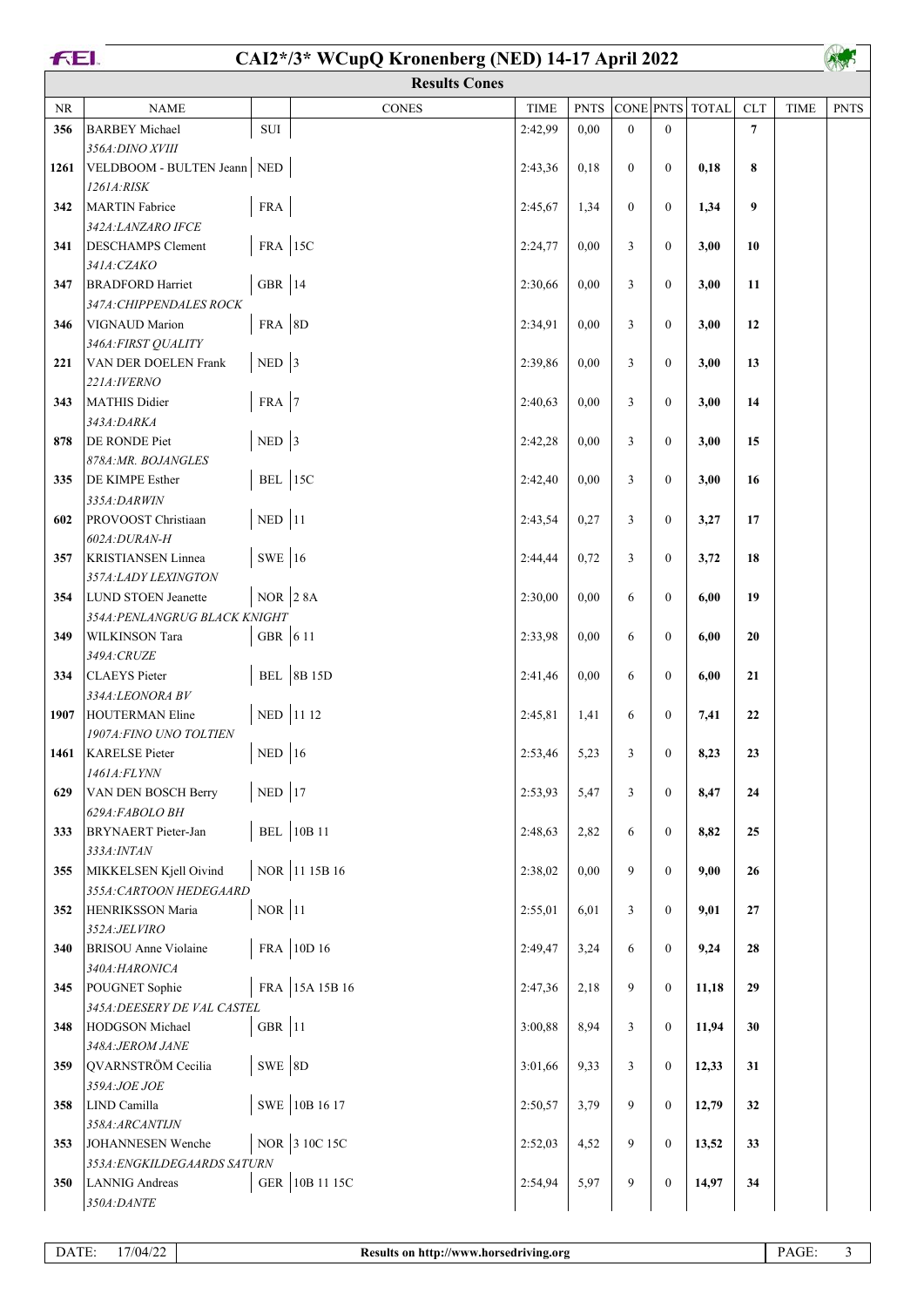# **CAI2\*/3\* WCupQ Kronenberg (NED) 14-17 April 2022**

|           | <b>Results Cones</b>                                                                                        |               |                                                                                                                              |             |             |                  |                  |              |                         |             |             |  |  |
|-----------|-------------------------------------------------------------------------------------------------------------|---------------|------------------------------------------------------------------------------------------------------------------------------|-------------|-------------|------------------|------------------|--------------|-------------------------|-------------|-------------|--|--|
| <b>NR</b> | <b>NAME</b>                                                                                                 |               | <b>CONES</b>                                                                                                                 | <b>TIME</b> | <b>PNTS</b> | <b>CONE PNTS</b> |                  | <b>TOTAL</b> | <b>CLT</b>              | <b>TIME</b> | <b>PNTS</b> |  |  |
| 1628      | <b>GOMMERS Joop</b>                                                                                         | <b>NED</b>    | 3491113                                                                                                                      | 2:45,99     | 1,50        | 15               | $\Omega$         | 16,50        | 35                      |             |             |  |  |
|           | 1628A:GARANT                                                                                                |               |                                                                                                                              |             |             |                  |                  |              |                         |             |             |  |  |
| 336       | <b>WENTEIN Mark</b>                                                                                         | BEL $ 3$      |                                                                                                                              | 3:10,49     | 13,75       | 3                | $\mathbf{0}$     | 16,75        | 36                      |             |             |  |  |
|           | 336A:TORSTEN                                                                                                |               |                                                                                                                              |             |             |                  |                  |              |                         |             |             |  |  |
| 1927      | VAN DER SNOEK Elke                                                                                          |               | NED 6 10D 15A                                                                                                                | 3:01,12     | 9,06        | 9                | $\mathbf{0}$     | 18,06        | 37                      |             |             |  |  |
|           | 1927A: BUDDY                                                                                                |               |                                                                                                                              |             |             |                  |                  |              |                         |             |             |  |  |
| 339       | MEEUWISSEN - CORNELISS   NED 6 10C 10D 12 15C 15D 16 17                                                     |               |                                                                                                                              | 3:04,80     | 10,90       | 24               | $\mathbf{0}$     | 34,90        | 38                      |             |             |  |  |
|           | 339A: IVAR VAN D'OLDE STEE                                                                                  |               |                                                                                                                              |             |             |                  |                  |              |                         |             |             |  |  |
|           |                                                                                                             |               |                                                                                                                              |             |             |                  |                  |              |                         |             |             |  |  |
| 4         | PONY FOUR-IN-HAND 3*                                                                                        |               |                                                                                                                              |             |             |                  |                  |              |                         |             |             |  |  |
| 1004      | HAMMINK Marijke                                                                                             | <b>NED</b>    |                                                                                                                              | 2:47,40     | 0.00        | $\theta$         | $\mathbf{0}$     |              | 1                       |             |             |  |  |
|           |                                                                                                             |               | 1004E:ROOSENDAAL'S THUNDER - 1004G: YSSELVLIEDTS CURLEY MATE -<br>1004A: BEUKENHOF'S WESLEY - 1004D: PIETJE V.D. KNOLLENTUIN |             |             |                  |                  |              |                         |             |             |  |  |
| 364       | VANHOENACKER Julien                                                                                         | <b>BEL</b> 18 |                                                                                                                              | 2:59,67     | 2,34        | 3                | $\mathbf{0}$     | 5,34         | $\mathbf{2}$            |             |             |  |  |
|           |                                                                                                             |               | 364C: TIMMIJ - 364B: RHOSBRENIN HEDYDD - 364A: BLITZ - 364D: TRIPPEL                                                         |             |             |                  |                  |              |                         |             |             |  |  |
| 1732      | VAN DER HAM Joey                                                                                            |               | <b>NED 710A</b>                                                                                                              | 2:51,33     | 0,00        | 6                | $\mathbf{0}$     | 6,00         | 3                       |             |             |  |  |
|           |                                                                                                             |               | 1732C: GOLDEN BOY - 1732E: SAM - 1732F: TEMPLEDRUIDEUROPE SPLASH -                                                           |             |             |                  |                  |              |                         |             |             |  |  |
|           | 1732A: DUFFELTS ZZ-TOP                                                                                      |               |                                                                                                                              |             |             |                  |                  |              |                         |             |             |  |  |
| 361       | <b>BAX</b> Tinne                                                                                            | BEL $ 15C$    |                                                                                                                              | 3:01,18     | 3.09        | 3                | $\mathbf{0}$     | 6,09         | 4                       |             |             |  |  |
|           |                                                                                                             |               | 361D: VECHTZICHTS CHALLENGER - 361C: VECHTZICHT COMMANCHERO -                                                                |             |             |                  |                  |              |                         |             |             |  |  |
|           | 361B: CUPPERS SALINERO - 361A: BEUKENHOF'S IWAN                                                             |               |                                                                                                                              |             |             |                  |                  |              |                         |             |             |  |  |
| 1482      | <b>DE BOER Jan</b>                                                                                          | $NED$ 8B      |                                                                                                                              | 3:01.78     | 3,39        | 3                | $\mathbf{0}$     | 6,39         | 5                       |             |             |  |  |
|           | 1482E: TEMPLEDRUID SMIRNOFF - 1482A: HEIDEPARKS HIM -                                                       |               | 1482C: SHOREBROOKS HOT 'N SPICEY - 1482D: SHOREBROOKS HOT TROPIC                                                             |             |             |                  |                  |              |                         |             |             |  |  |
| 2133      | <b>LIMPENS</b> Rene                                                                                         |               | NED 5 13 15C                                                                                                                 | 2:47,55     | 0.00        | 9                | $\mathbf{0}$     | 9,00         | 6                       |             |             |  |  |
|           |                                                                                                             |               | 2133C: GOLDSBERG'S CLAY - 2133B: CRIMOND ELGAN - 2133E: KANJER -                                                             |             |             |                  |                  |              |                         |             |             |  |  |
|           | 2133A: BRUINTJE                                                                                             |               |                                                                                                                              |             |             |                  |                  |              |                         |             |             |  |  |
| 3121      | BEEKHUISZEN Hendrik-Jan                                                                                     |               | NED 8D 16                                                                                                                    | 3:02,72     | 3,86        | 6                | $\mathbf{0}$     | 9,86         | 7                       |             |             |  |  |
|           |                                                                                                             |               | 3121B: FIRE - 3121F: TORNADO - 3121E: STARLIGHT - 3121C: MISTRAL                                                             |             |             |                  |                  |              |                         |             |             |  |  |
| 2025      | <b>BRANS Manou</b>                                                                                          |               | <b>NED</b> 8A 8D 15C                                                                                                         | 3:03,11     | 4,06        | 9                | $\mathbf{0}$     | 13,06        | 8                       |             |             |  |  |
|           | 2025B: CORDIAL'S CARLIN - 2025D: SUNWILLOW SIROCCO -                                                        |               |                                                                                                                              |             |             |                  |                  |              |                         |             |             |  |  |
|           | 2025F:ZOMERDIJK'S CRENDOWE - 2025A:BROEKLANDS GLEN                                                          |               |                                                                                                                              |             |             |                  |                  |              |                         |             |             |  |  |
| 363       | VAN DEN OUWELAND Peter   BEL   12 15C 15D                                                                   |               |                                                                                                                              | 3:08,62     | 6.81        | 9                | $\mathbf{0}$     | 15,81        | 9                       |             |             |  |  |
|           | 363B: CARMANA'S EL DIEGO - 363A: ALBRECHTS HOEVE'S ALEX -<br>363D:HOFSTEE'S PICASSO - 363E:LYWIMAR IMPERIAL |               |                                                                                                                              |             |             |                  |                  |              |                         |             |             |  |  |
|           | VAN DEN BOSCH Bert                                                                                          |               |                                                                                                                              |             |             |                  |                  |              |                         |             |             |  |  |
| 362       | 362E: VELVET'S MR MONACO - 362A: KASTANJEHOF JIMMY -                                                        |               | BEL 38A 11 15B 15D                                                                                                           | 3:20,59     | 12,80       | 15               | $\mathbf{0}$     | 27,80        | 10                      |             |             |  |  |
|           | 362B: LANGEVOREN LUCAS - 362D: ROETSENEST S SANTA FE                                                        |               |                                                                                                                              |             |             |                  |                  |              |                         |             |             |  |  |
| 1678      | LEGEMAAT-VAN BEMMEL D NED 5 8B 10C 13 14 18                                                                 |               |                                                                                                                              | 3:17,54     | 11,27       | 18               | $\boldsymbol{0}$ | 29,27        | 11                      |             |             |  |  |
|           | 1678B: RONDEELS ROYAL BODHI - 1678E: ZWAANTJES FLORIS -                                                     |               |                                                                                                                              |             |             |                  |                  |              |                         |             |             |  |  |
|           |                                                                                                             |               | 1678A; BLACK JACK VON LOGABIRUM - 1678C; ROZENHOF'S JORDAN                                                                   |             |             |                  |                  |              |                         |             |             |  |  |
| 1781      | <b>MULDER</b> Eric                                                                                          |               | NED 8A 8B 12 15C 15D 16                                                                                                      | 3:22,18     | 13,59       | 18               | $\boldsymbol{0}$ | 31,59        | 12                      |             |             |  |  |
|           | <i>1781E: ZOZO NASKUR KANDIA</i>                                                                            |               | 1781B: ASI KANDIA - 1781A: AERINGUR KANDIA - 1781D: DALMANN KANDIA -                                                         |             |             |                  |                  |              |                         |             |             |  |  |
|           |                                                                                                             |               |                                                                                                                              |             |             |                  |                  |              |                         |             |             |  |  |
| 5         | <b>PONY PAIR 3*</b>                                                                                         |               |                                                                                                                              |             |             |                  |                  |              |                         |             |             |  |  |
| 3053      | VAN DE BUNT Melanie                                                                                         | <b>NED</b>    |                                                                                                                              | 2:35,87     | 0,00        | $\Omega$         | $\mathbf{0}$     |              | 1                       |             |             |  |  |
|           | 3053B: TUMTUM - 3053A: SUNSTAR'S CALVADOS                                                                   |               |                                                                                                                              |             |             |                  |                  |              |                         |             |             |  |  |
| 1988      | <b>HENDRIKS Cas</b>                                                                                         | <b>NED</b>    |                                                                                                                              | 2:37,17     | 0,00        | $\mathbf{0}$     | $\boldsymbol{0}$ |              | $\overline{2}$          |             |             |  |  |
|           | 1988A:JIP - 1988B:MISTER JIM                                                                                |               |                                                                                                                              |             |             |                  |                  |              |                         |             |             |  |  |
| 3284      | CREMERS Anneke G E M                                                                                        | $NED$   10C   |                                                                                                                              | 2:35,06     | 0,00        | 3                | $\mathbf{0}$     | 3,00         | 3                       |             |             |  |  |
|           | 3284A: BUDIMAN V.D. WITTEHOEVE - 3284B: KAYAN                                                               |               |                                                                                                                              |             |             |                  |                  |              |                         |             |             |  |  |
| 1768      | VAN DER ENDE Nathalie                                                                                       | <b>NED</b>    |                                                                                                                              | 2:53,66     | 5,33        | $\mathbf{0}$     | $\mathbf{0}$     | 5,33         | $\overline{\mathbf{4}}$ |             |             |  |  |
|           | 1768A: MISCHA - 1768B: MOZART                                                                               |               |                                                                                                                              |             |             |                  |                  |              |                         |             |             |  |  |
| 368       | <b>BRECHTKEN Antonia</b>                                                                                    | <b>GER</b>    |                                                                                                                              | 2:55,19     | 6,10        | $\mathbf{0}$     | $\mathbf{0}$     | 6,10         | 5                       |             |             |  |  |
|           | 368A: DUNCAN JACK - 368B: NEBO POLLYANNA                                                                    |               |                                                                                                                              |             |             |                  |                  |              |                         |             |             |  |  |
| 365       | VAN DEN BROECK Pieter                                                                                       |               | <b>BEL</b>   14 15C                                                                                                          | 2:43,44     | 0,22        | 6                | $\mathbf{0}$     | 6,22         | 6                       |             |             |  |  |
|           | 365A: HEIDEWINDE'S PARELLI - 365C: ZANDBERG'S JOB                                                           |               |                                                                                                                              |             |             |                  |                  |              |                         |             |             |  |  |
| 369       | JEURINK Rene                                                                                                |               | GER 8A 8C                                                                                                                    | 2:47,22     | 2,11        | 6                | $\boldsymbol{0}$ | 8,11         | 7                       |             |             |  |  |
|           | 369C:THREE-STARS - 369B:DONCHELLI                                                                           |               |                                                                                                                              |             |             |                  |                  |              |                         |             |             |  |  |
| 4169      | COUWENBERG Sam                                                                                              | <b>NED</b>    | 714                                                                                                                          | 2:47,43     | 2,22        | 6                | $\boldsymbol{0}$ | 8,22         | 8                       |             |             |  |  |
|           | 4169A:GREESKAMP COBUS - 4169B:NEBUS ROWAN                                                                   |               |                                                                                                                              |             |             |                  |                  |              |                         |             |             |  |  |
| DATE:     | 17/04/22                                                                                                    |               | Results on http://www.horsedriving.org                                                                                       |             |             |                  |                  |              |                         | PAGE:       | 4           |  |  |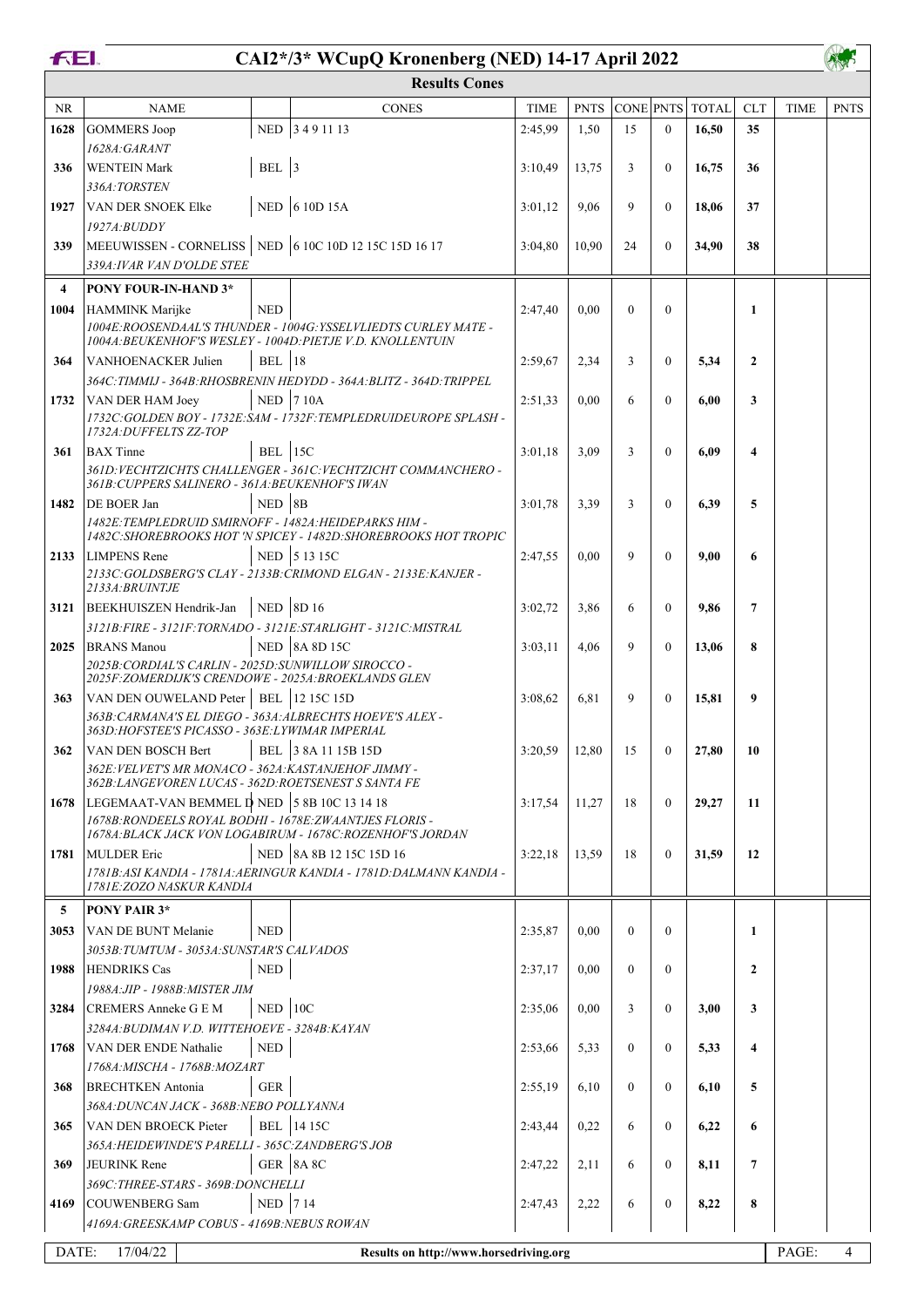|      | <b>FEI.</b><br>CAI2*/3* WCupQ Kronenberg (NED) 14-17 April 2022 |                             |                                                             |             |             |                  |                  |       |                 |             |                |  |
|------|-----------------------------------------------------------------|-----------------------------|-------------------------------------------------------------|-------------|-------------|------------------|------------------|-------|-----------------|-------------|----------------|--|
|      |                                                                 |                             | <b>Results Cones</b>                                        |             |             |                  |                  |       |                 |             |                |  |
| NR   | <b>NAME</b>                                                     |                             | <b>CONES</b>                                                | <b>TIME</b> | <b>PNTS</b> | CONE PNTS        |                  | TOTAL | <b>CLT</b>      | <b>TIME</b> | <b>PNTS</b>    |  |
| 372  | STRÖMBERG Marika                                                |                             | SWE 10B 15C 15D                                             | 2:38,22     | 0.00        | 9                | $\theta$         | 9,00  | 9               |             |                |  |
|      | 372B: EXACT - 372C: PUSERS MAZARIN                              |                             |                                                             |             |             |                  |                  |       |                 |             |                |  |
| 371  | FROST Gunlög                                                    |                             | SWE 14 15B 15D 16                                           | 2:52,18     | 4,59        | 12               | $\overline{0}$   | 16,59 | 10              |             |                |  |
|      | 371C: KILLEVIPPEN - 371A: ABRAKADABRA                           |                             |                                                             |             |             |                  |                  |       |                 |             |                |  |
| 366  | VERHAEGE Johan                                                  |                             | BEL 3 14 15A 15B 15C                                        | 2:51,45     | 4,23        | 15               | $\overline{0}$   | 19,23 | 11              |             |                |  |
| 389  | 366E: SPIKE D - 366F: SPIRIT BLACK<br><b>FLOBBE</b> Sietske     |                             | NED 3 8B 14 15B 19                                          | 2:51,93     | 4,47        | 15               | $\overline{0}$   | 19,47 | 12              |             |                |  |
|      |                                                                 |                             | 389A: BROWNSTABLES ULTIMO BOSS - 389B: HIJKER FOREST CHICO  |             |             |                  |                  |       |                 |             |                |  |
| 1900 | <b>LIEBREGTS Kees</b>                                           |                             | NED 8A 11 14 15C                                            | 3:02,06     | 9,53        | 12               | $\overline{0}$   | 21,53 | 13              |             |                |  |
|      | 1900B: KOLSTEIN'S JAMES - 1900A: COELENHAGE'S PENTERMAN         |                             |                                                             |             |             |                  |                  |       |                 |             |                |  |
| 367  | <b>SNOW Averina</b>                                             |                             | GBR 8B 9 11 14 15B 15D 16 17                                | 3:07,42     | 12,21       | 24               | 15               | 51,21 | 14              |             |                |  |
|      | 367B: MENAI LONE RANGER 71028 - 367A: CAPITOLA MR HOUDINI       |                             |                                                             |             |             |                  |                  |       |                 |             |                |  |
| 370  | <b>SEITZ</b> Thomas                                             |                             | GER 3 10C 14 15C 15D 18                                     | 3:07,78     | 12,39       | 18               | $\overline{0}$   |       | <b>ELIM</b>     |             |                |  |
|      | 370B: MARY LEE 4 - 370C: MELINA                                 |                             |                                                             |             |             |                  |                  |       |                 |             |                |  |
| 6    | PONY SINGLE 3*                                                  |                             |                                                             |             |             |                  |                  |       |                 |             |                |  |
| 384  | <b>SCHERRER Cédric</b>                                          | $\rm SUI$                   |                                                             | 2:22,65     | 1,83        | $\mathbf{0}$     | $\mathbf{0}$     | 1,83  | $\mathbf{1}$    |             |                |  |
|      | 384A: DONOVAN'S DUSTY                                           |                             |                                                             |             |             |                  |                  |       |                 |             |                |  |
| 383  | <b>HUSER Karin</b>                                              | $\rm SUI$                   |                                                             | 2:24,07     | 2,54        | $\mathbf{0}$     | $\mathbf{0}$     | 2,54  | $\mathbf{2}$    |             |                |  |
|      | 383A: JOLIE BABU                                                |                             |                                                             |             |             |                  |                  |       |                 |             |                |  |
| 3964 | VAN 'T VELD Marloes<br>3964A: NEBO DELMIE                       | $\ensuremath{\mathsf{NED}}$ |                                                             | 2:24,80     | 2,90        | $\mathbf{0}$     | $\overline{0}$   | 2,90  | 3               |             |                |  |
| 3662 | JANSSEN Brent                                                   | $NED$ 15B                   |                                                             | 2:11,87     | 0.00        | 3                | $\overline{0}$   | 3,00  | 4               |             |                |  |
|      | <b>3662A:REGINA'S HIELKE</b>                                    |                             |                                                             |             |             |                  |                  |       |                 |             |                |  |
| 386  | <b>GUSTAVSSON</b> Emma                                          | SWE 9                       |                                                             | 2:21,05     | 1,03        | 3                | $\overline{0}$   | 4,03  | 5               |             |                |  |
|      | 386A: ARTEMIS                                                   |                             |                                                             |             |             |                  |                  |       |                 |             |                |  |
| 378  | <b>SCHETTLER Karolin</b>                                        | GER $ 6$                    |                                                             | 2:22,13     | 1,57        | 3                | $\overline{0}$   | 4,57  | 6               |             |                |  |
|      | 378A:RICARDO                                                    |                             |                                                             |             |             |                  |                  |       |                 |             |                |  |
| 374  | <b>CHRISTMANN Anna</b>                                          | <b>FRA</b>                  |                                                             | 2:29,64     | 5,32        | $\mathbf{0}$     | $\overline{0}$   | 5,32  | $7\phantom{.0}$ |             |                |  |
|      | 374B: UNIC EYE D'IHIA                                           |                             |                                                             |             |             |                  |                  |       |                 |             |                |  |
| 375  | <b>BERLAGE</b> Katja                                            | GER $ 11$                   |                                                             | 2:24,51     | 2,76        | 3                | $\theta$         | 5,76  | 8               |             |                |  |
|      | 375A: NORDSTERN'S STOERTEBECKER<br>391 SJÖDIN Lida              | $SWE$   12                  |                                                             | 2:24,92     | 2,96        | $\mathfrak{Z}$   | $\overline{0}$   | 5,96  | 9               |             |                |  |
|      | 391A:LA PERLA                                                   |                             |                                                             |             |             |                  |                  |       |                 |             |                |  |
| 387  | HERNER Johan                                                    | SWE 712                     |                                                             | 2:18,87     | 0,00        | 6                | $\overline{0}$   | 6,00  | 10              |             |                |  |
|      | 387A: STORTEBEKERS BIG CRACKER                                  |                             |                                                             |             |             |                  |                  |       |                 |             |                |  |
| 390  | SJÖDIN Johny                                                    | SWE 5 13                    |                                                             | 2:24,22     | 2,61        | 6                | $\boldsymbol{0}$ | 8,61  | 11              |             |                |  |
|      | 390A: WHY ME                                                    |                             |                                                             |             |             |                  |                  |       |                 |             |                |  |
| 381  | <b>BERTHER Linus</b>                                            |                             | SUI 10C 15B                                                 | 2:24,78     | 2,89        | 6                | $\overline{0}$   | 8,89  | 12              |             |                |  |
|      | 381A:DE NIRA                                                    |                             |                                                             |             |             |                  |                  |       |                 |             |                |  |
| 373  | <b>TAKKINEN Raisa</b>                                           | ${\rm FIN}$                 |                                                             | 2:39,57     | 10,29       | $\boldsymbol{0}$ | $\boldsymbol{0}$ | 10,29 | 13              |             |                |  |
|      | 373A: KOOIHUSTER HARRO<br><b>BÜTIKOFER Vera</b>                 | $\rm SUI$                   |                                                             |             |             | $\overline{0}$   |                  |       |                 |             |                |  |
| 382  | 382A:MC QUEEN                                                   |                             |                                                             | 2:42,55     | 11,78       |                  | $\boldsymbol{0}$ | 11,78 | 14              |             |                |  |
| 3910 | <b>VAN MEERTEN Lisanne</b>                                      |                             | NED 10D 11                                                  | 2:31,20     | 6,10        | 6                | $\boldsymbol{0}$ | 12,10 | 15              |             |                |  |
|      | 3910A:JUSTINE                                                   |                             |                                                             |             |             |                  |                  |       |                 |             |                |  |
| 1355 | <b>BECKER</b> Melanie                                           | $\ensuremath{\mathsf{NED}}$ |                                                             | 2:43,84     | 12,42       | $\mathbf{0}$     | $\overline{0}$   | 12,42 | 16              |             |                |  |
|      | 1355A: HAVEHOEVE'S FLORIS                                       |                             |                                                             |             |             |                  |                  |       |                 |             |                |  |
| 1638 | HUISMAN Milou                                                   |                             | NED 3 10D 18 19                                             | 2:23,42     | 2,21        | 12               | $\overline{0}$   | 14,21 | 17              |             |                |  |
|      | 1638A: THYSJE                                                   |                             |                                                             |             |             |                  |                  |       |                 |             |                |  |
| 379  | WINTGENS Jörn                                                   |                             | GER 11 15D 18                                               | 2:31,99     | 6,50        | 9                | $\boldsymbol{0}$ | 15,50 | 18              |             |                |  |
|      | 379A: JISKA                                                     |                             |                                                             |             |             |                  |                  |       |                 |             |                |  |
| 3297 | <b>BOOGAARTS Chantalle</b>                                      | $NED$ 17                    |                                                             | 2:45,80     | 13,40       | 3                | $\boldsymbol{0}$ | 16,40 | 19              |             |                |  |
|      | 3297A: KONINKSHOEK DION                                         |                             |                                                             |             |             |                  |                  |       |                 |             |                |  |
| 376  | HALLASCH Monika                                                 |                             | GER 15B 17                                                  | 2:41,70     | 11,35       | 6                | $\boldsymbol{0}$ | 17,35 | 20              |             |                |  |
| 3705 | 376A: GOLDEN BRANDY<br><b>PROVOOST</b> Renate                   |                             | NED 10D 11 15B                                              | 2:37,26     | 9,13        | 9                | $\overline{0}$   | 18,13 | 21              |             |                |  |
|      | 3705A: QUIBUS                                                   |                             |                                                             |             |             |                  |                  |       |                 |             |                |  |
|      |                                                                 |                             |                                                             |             |             |                  |                  |       |                 | PAGE:       | 5 <sup>1</sup> |  |
|      |                                                                 |                             | DATE:<br>17/04/22<br>Results on http://www.horsedriving.org |             |             |                  |                  |       |                 |             |                |  |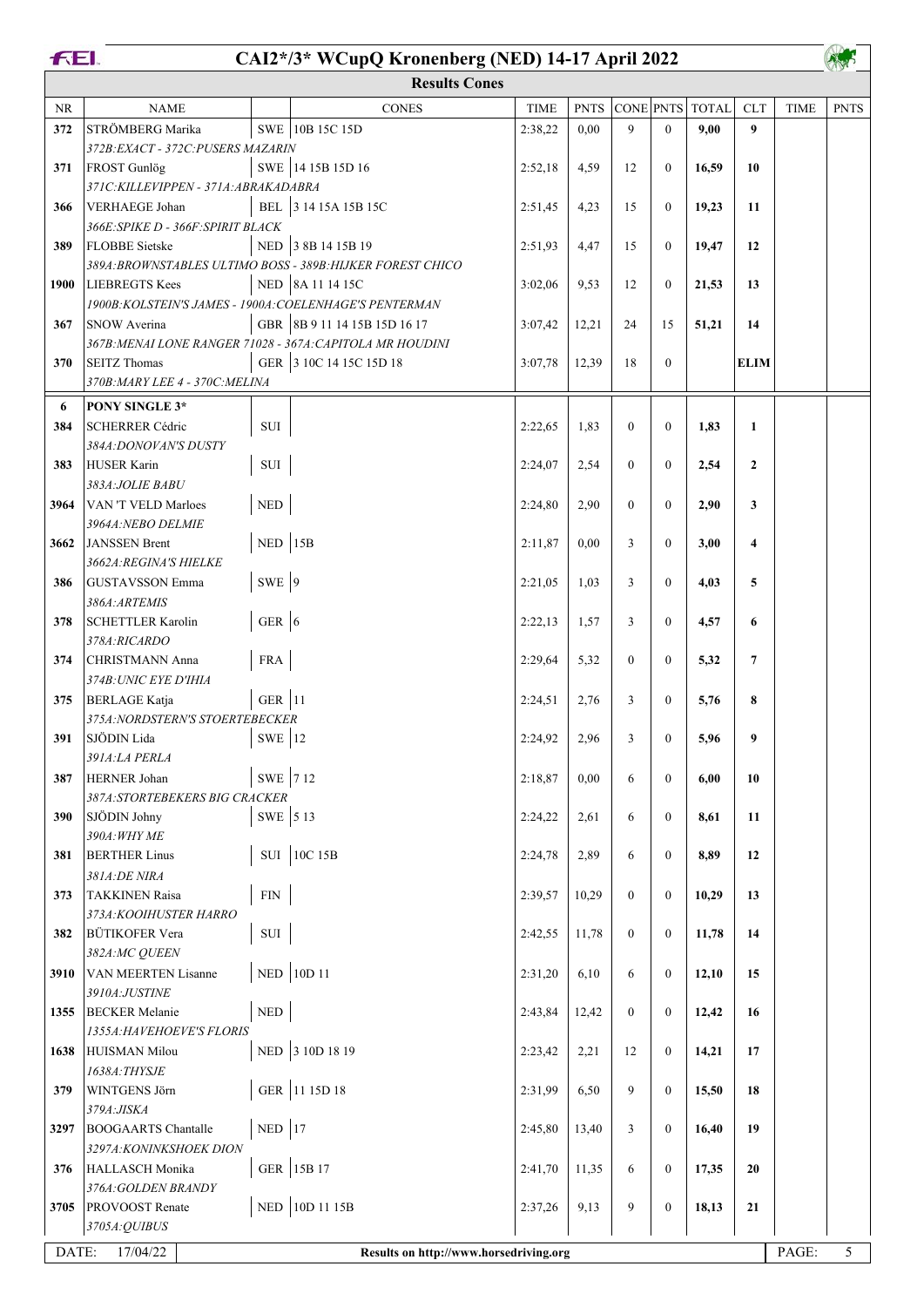|              | FEI.<br>CAI2*/3* WCupQ Kronenberg (NED) 14-17 April 2022                      |                             |                                                               |             |             |                |                  |                 |                         |             |             |  |  |
|--------------|-------------------------------------------------------------------------------|-----------------------------|---------------------------------------------------------------|-------------|-------------|----------------|------------------|-----------------|-------------------------|-------------|-------------|--|--|
|              |                                                                               |                             | <b>Results Cones</b>                                          |             |             |                |                  |                 |                         |             |             |  |  |
| <b>NR</b>    | <b>NAME</b>                                                                   |                             | <b>CONES</b>                                                  | <b>TIME</b> | <b>PNTS</b> |                |                  | CONE PNTS TOTAL | <b>CLT</b>              | <b>TIME</b> | <b>PNTS</b> |  |  |
| 4178         | WILLEMSEN Marije                                                              | <b>NED</b>                  |                                                               | 2:56,42     | 18,71       | $\theta$       | $\theta$         | 18,71           | 22                      |             |             |  |  |
|              | 4178A: DE GOEDE REE'S ELEGANT                                                 |                             |                                                               |             |             |                |                  |                 |                         |             |             |  |  |
| 2016         | MEULENDIJK Wilma                                                              | NED $ 6$                    |                                                               | 2:51,26     | 16,13       | 3              | $\mathbf{0}$     | 19,13           | 23                      |             |             |  |  |
|              | 2016A: WICKED BRAVEHEART                                                      |                             |                                                               |             |             |                |                  |                 |                         |             |             |  |  |
| 385          | CARLBERG Johanna                                                              |                             | SWE 3461415B18                                                | 2:34,95     | 7,98        | 18             | $\theta$         | 25,98           | 24                      |             |             |  |  |
| 380          | 385A: REPHARTOX MAYSUN<br><b>LANDE</b> Simon                                  |                             | NOR 3 5 10A 10C 10D 11                                        |             | 17,71       | 18             | $\mathbf{0}$     | 35,71           | 25                      |             |             |  |  |
|              | 380A: DALBYS MAISOL                                                           |                             |                                                               | 2:54,41     |             |                |                  |                 |                         |             |             |  |  |
| 388          | PETERSSON Pia                                                                 |                             | SWE 3 4 7 10C 15C 17 18                                       | 3:03,07     | 22,04       | 21             | $\mathbf{0}$     | 43,04           | 26                      |             |             |  |  |
|              | 388A: POWER MAGIC                                                             |                             |                                                               |             |             |                |                  |                 |                         |             |             |  |  |
| 202          | RADSTAKE Henk                                                                 | $\ensuremath{\mathsf{NED}}$ |                                                               |             | 0.00        | $\theta$       | $\mathbf{0}$     |                 | <b>ELIM</b>             |             |             |  |  |
|              | 202A: DE BEKELAAR'S ROMERO                                                    |                             |                                                               |             |             |                |                  |                 |                         |             |             |  |  |
| 7            | <b>HORSE FOUR-IN-HAND 2*</b>                                                  |                             |                                                               |             |             |                |                  |                 |                         |             |             |  |  |
| 392          | <b>MEIER</b> Daniel                                                           |                             | SUI 3 8B 8C 9 10A 11 13 14 15D 16 18                          | 3:50,14     | 17,57       | 33             | $\theta$         | 50,57           | $\mathbf{1}$            |             |             |  |  |
|              | 392D:ROSALIE SV - 392B:DARLING SV - 392E:STELLA DU MARAIS -<br>392C:HEAVEN SV |                             |                                                               |             |             |                |                  |                 |                         |             |             |  |  |
| 8            | <b>HORSE PAIR 2*</b>                                                          |                             |                                                               |             |             |                |                  |                 |                         |             |             |  |  |
| 40           | <b>HOENS Hans</b>                                                             |                             | NED 1416                                                      | 2:38,25     | 1.13        | 9              | $\mathbf{0}$     | 10,13           | $\mathbf{1}$            |             |             |  |  |
|              | 40B:ZAZOU - 40A:BENTLY                                                        |                             |                                                               |             |             |                |                  |                 |                         |             |             |  |  |
| 395          | ROHAUT Loic                                                                   |                             | FRA 3514                                                      | 2:38,97     | 1,49        | 9              | $\mathbf{0}$     | 10,49           | $\overline{2}$          |             |             |  |  |
|              |                                                                               |                             | 395B: NESTOR VAN DE VARENVELDEN - 395A: JERKE KADO VAN HET    |             |             |                |                  |                 |                         |             |             |  |  |
| 1742         | <b>HUNZED</b><br><b>KRAMER Wybe</b>                                           |                             | NED 3 10D 14                                                  | 2:40,28     | 2,14        | 9              | $\theta$         | 11,14           | 3                       |             |             |  |  |
|              | 1742A: DEMPSY JUSTIN - 1742B: MARSHYLAND'S ALEX                               |                             |                                                               |             |             |                |                  |                 |                         |             |             |  |  |
| 393          | CORNELIS Philip                                                               |                             | BEL 138D 10A 18                                               | 2:58,75     | 11,38       | 15             | $\mathbf{0}$     | 26,38           | $\overline{\mathbf{4}}$ |             |             |  |  |
|              | 393C:JUWELIER - 393B:GOED GAON                                                |                             |                                                               |             |             |                |                  |                 |                         |             |             |  |  |
| 394          | <b>DE BRABANDER Bert</b>                                                      |                             | BEL 3 8D 11 12 15A 15B 19                                     | 2:55,03     | 9,52        | 21             | $\mathbf{0}$     | 30,52           | 5                       |             |             |  |  |
|              | 394A: DRIEKUS S VD ROZEHOEVE - 394B: KOLIBRI VAN THOOGE                       |                             |                                                               |             |             |                |                  |                 |                         |             |             |  |  |
| 396          | OLIVIER Ian                                                                   |                             | RSA 8C 8D                                                     | 3:21,09     | 22,55       | 6              | 5                | 33,55           | 6                       |             |             |  |  |
|              | 396B: FERNANDO - 396C: INTERESSANT                                            |                             |                                                               |             |             |                |                  |                 |                         |             |             |  |  |
| 9            | <b>HORSE SINGLE 2*</b>                                                        |                             |                                                               |             |             |                |                  |                 |                         |             |             |  |  |
|              | 1987 ZEEGERS Peter<br>1987A: CANITA                                           | $\ensuremath{\mathsf{NED}}$ |                                                               | 2:20,00     | $0,\!00$    | $\overline{0}$ | $\boldsymbol{0}$ |                 | 1                       |             |             |  |  |
| 406          | HELMUTH Raymond                                                               | $USA$ 16                    |                                                               | 2:34,98     | 1,99        | 3              | $\mathbf{0}$     | 4,99            | $\overline{2}$          |             |             |  |  |
|              | 406A:EBONY VDK                                                                |                             |                                                               |             |             |                |                  |                 |                         |             |             |  |  |
| 398          | JÄRVINEN Talvikki                                                             |                             | $FIN$ 9 10D                                                   | 2:29,29     | 0,00        | 6              | $\mathbf{0}$     | 6,00            | 3                       |             |             |  |  |
|              | 398A:KASSANDER                                                                |                             |                                                               |             |             |                |                  |                 |                         |             |             |  |  |
| 402          | BARBEY Michael                                                                | SUI 12                      |                                                               | 2:42,62     | 5,81        | 3              | $\mathbf{0}$     | 8,81            | 4                       |             |             |  |  |
|              | 402A: DAVINCI DES ARRENEYS                                                    |                             |                                                               |             |             |                |                  |                 |                         |             |             |  |  |
| 397          | PETERSEN Kasper                                                               |                             | <b>DEN</b> 8A 10D                                             | 2:37,74     | 3,37        | 6              | $\mathbf{0}$     | 9,37            | 5                       |             |             |  |  |
| 403          | 397A: KP'S SURPRISE OF DORNIK<br>LARSSON Ake                                  |                             | SWE 3 15A                                                     | 2:46,24     | 7,62        | 6              | $\boldsymbol{0}$ | 13,62           | 6                       |             |             |  |  |
|              | 403A:SUNE                                                                     |                             |                                                               |             |             |                |                  |                 |                         |             |             |  |  |
| 405          | SÖDERQVIST Karin                                                              |                             | SWE 13 8C 13 15A 18                                           | 2:31,60     | 0,30        | 18             | $\mathbf{0}$     | 18,30           | $7\phantom{.0}$         |             |             |  |  |
|              | 405A: SIMPLY BLACK                                                            |                             |                                                               |             |             |                |                  |                 |                         |             |             |  |  |
| 404          | LARSSON Ake                                                                   |                             | SWE 378B 1215A 1619                                           | 2:45,93     | 7,47        | 21             | $\mathbf{0}$     | 28,47           | 8                       |             |             |  |  |
|              | 404A: WITTSTEIN 2                                                             |                             |                                                               |             |             |                |                  |                 |                         |             |             |  |  |
| $\mathbf{A}$ | PONY FOUR-IN-HAND 2*                                                          |                             |                                                               |             |             |                |                  |                 |                         |             |             |  |  |
| 407          | <b>HARRER</b> Patrick                                                         | GER $ 12$                   |                                                               | 3:55,23     | 36,62       | 3              | $\mathbf{0}$     | 39,62           | $\mathbf{1}$            |             |             |  |  |
|              | 407A: HARRY POTTER - 407E: WEIDEHOEKS CALVIN                                  |                             | 407B: MELADELLE'S AVANTI - 407D: UITERWAARDEN'S MYSTERY MAN - |             |             |                |                  |                 |                         |             |             |  |  |
| B            | <b>PONY PAIR 2*</b>                                                           |                             |                                                               |             |             |                |                  |                 |                         |             |             |  |  |
| 3892         | <b>REINTS</b> Larissa                                                         | $NED$ 5                     |                                                               | 2:33,34     | 1,17        | 3              | $\mathbf{0}$     | 4,17            | $\mathbf{1}$            |             |             |  |  |
|              | 3892B: VERDI - 3892A: TS RAVEL                                                |                             |                                                               |             |             |                |                  |                 |                         |             |             |  |  |
| 3632         | VAN OLST Jorn                                                                 | $NED$   10C                 |                                                               | 2:38,47     | 3,74        | 3              | $\boldsymbol{0}$ | 6,74            | $\mathbf{2}$            |             |             |  |  |
|              |                                                                               |                             | 3632A: MILFORD FAIR HARVEST MOON - 3632B: WOLDBERGS DEEJAY    |             |             |                |                  |                 |                         |             |             |  |  |